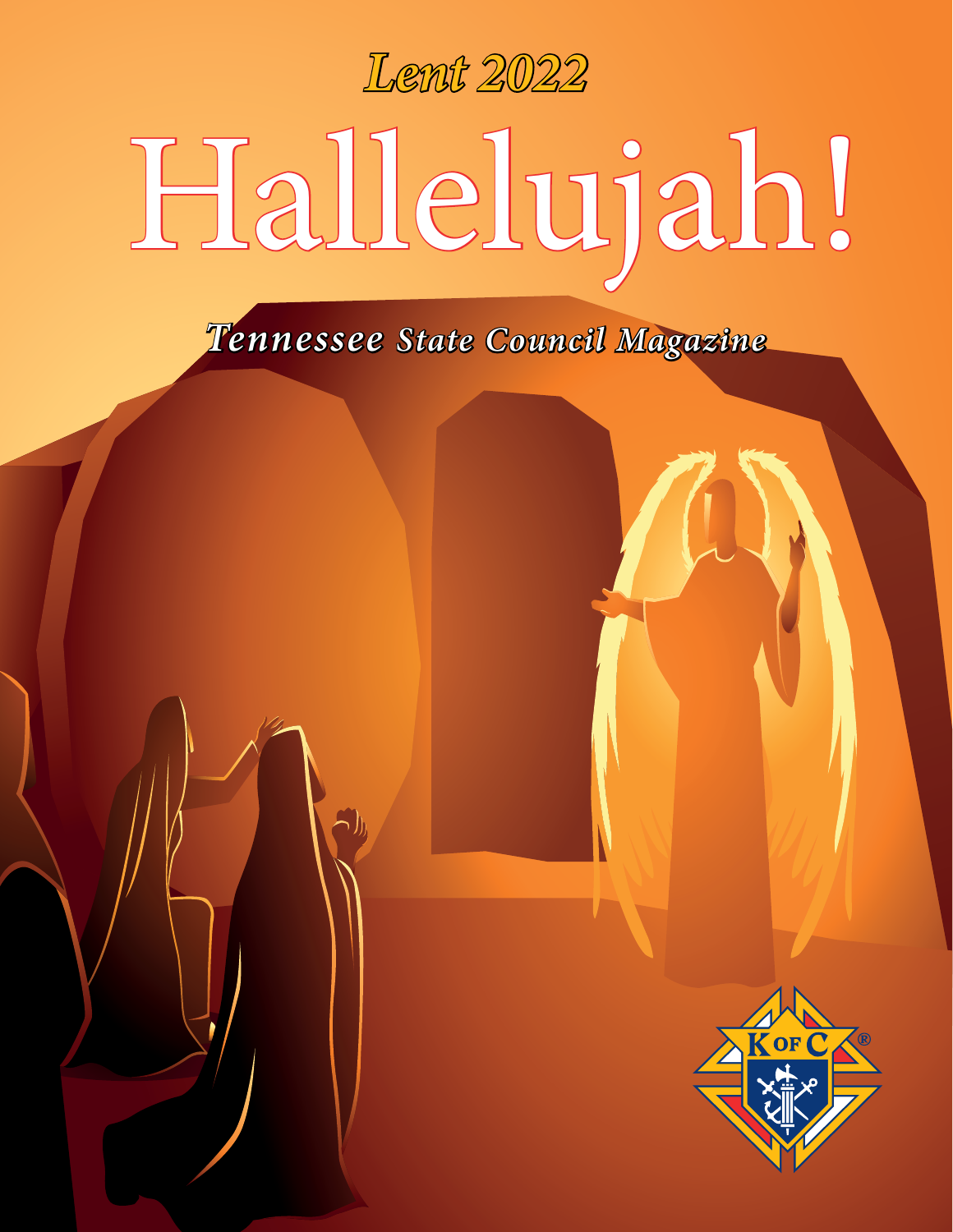

**Fred Laufenberg** *State Deputy*

**Bill Markiewicz** *State Secretary*

**Eric Pelton** *State Treasurer*

**David Zwissler** *State Advocate*

**Alan Stanley** *State Warden*

**Father Bartholomew Okere** *State Chaplain*

**Father Gervan Menezes** *Associate State Chaplain*

**Father Ben Bradshaw** *Associate State Chaplain*

**Michael McCusker** *Immediate Past State Deputy*

> **Dan Brodbeck** *Membership Director*

**Dave Johnson** *Programs Director*

**Jimmy Dee** *Director of Evangelization & Education*

*2021- 2022 State Officers & Directors*

 **State Deputy's Message**



We are fast approaching the holiest time in our Church's liturgical calendar, Easter. Beginning Ash Wednesday, we start to prepare for our faith journey with Christ to his crucifixion and then come to rejoice with His resurrection Easter morning. Our forty days of Lenten preparations are when we as Catholic men focus on our baptismal mission, just as Christ reflected upon His mission in the desert. It is also a perfect time to do an examination of conscience.

Where are we in our faith journey, where are we in fulfilling our four promises, where are we participating in the sacraments, where are we in our prayer life, and where are we acknowledging our faults? Do not use Lent to subtract something; add something that will bring you closer to God. We are on a Faith Journey to get to Heaven!

Jesus' time in the desert was a time of separation from the distractions of the world and immense spiritual focus on His Father's plan for the fulfillment of freedom from the bondage of man's sinfulness. During this time, we know that Satan offered many temptations in the hope of preventing Christ from fulfilling his mission on earth. But our Lord's strength and focus kept evil from prevailing.

As Catholic men, Knights, and Men of the Cross, we too must take these upcoming days of Lent to focus hard upon our priorities and our mission on earth

# *"During lent we must be focused!"*

We must use this time to examine our conscience, look at where we are storing our treasures, and, more importantly, clearly see who (or what) we worship.

Will you take the coming weeks to seek out the stillness of the desert and remove the distractions that manifest as the temptations in your life? Will you do as Christ and seek out a space to be with God, your most loving Father, and speak with Him so that you might better understand His plan for you? Will you add to your prayer life? Will you do Eucharistic adoration Holy Hours, attend the Stations of the Cross, receive the Sacraments of Reconciliation and Eucharist? Then, when the sun rises Easter morning, will you awaken with the joy that our Lord has defeated death so that you too may experience God's embrace when your time on earth has come to an end? Or will you miss the Good News and instead find more excuses as to why you refuse to deny yourself, carry your cross and follow Christ?

My brothers, it is time to focus. It is time to seek out God without distraction and make yourself present before Him. It is time to examine your conscience. It is time to make Christ's mission your mission, and these Tennessee Knights of Columbus promises your priority.

*1. We will help all men grow closer in their relationship with Jesus Christ.*

*2. We will provide men with opportunities to serve Christ in his Church.*

*3. We will provide men with opportunities to serve those most in need within our communities in the name of Christ.*

*4. We will do our very best to ensure that no Catholic family undergoes unnecessary financial hardship due to the loss of a primary breadwinner or an underfunded retirement plan.*

May God bless each of you and your families throughout this Holy season. Know that I love you, and God loves you! Vivat Jesus.

*Fred Laufenberg Tennessee Knights of Columbus State Deputy*

## **In this issue...**

**Reflection from our State Chaplain**

**Growing Council Membership**

**Tennessee Evangelization**



## **Thank You Mike Wills!**



**Our Faith Journey**

**The Great Mysteries**

#### **2022 Convention News** 13

3

5

7

9

11

14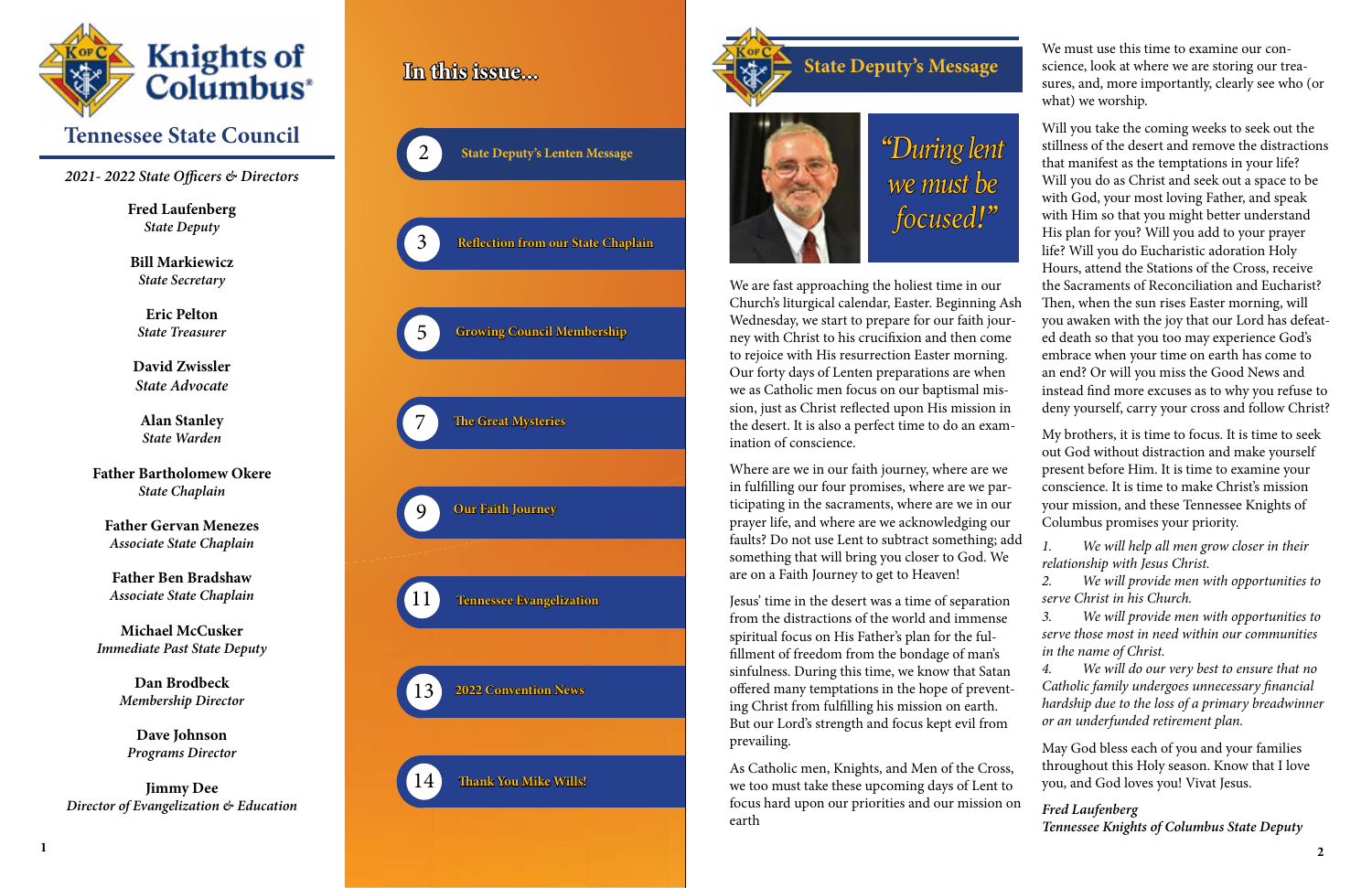## **State Chaplain Reflections**



#### **Welcome to Lent, 2022!**

Etymologically, the word "Lent" comes from the old Anglo-Saxon word, "Lencten" which means spring-cleaning, lengthening of the day, springtime or spring. The Latin word for "Lent" was Quadragesima, which simply means (40) and referred to the fact that the prayer, fasting and penance associated with Lent went on for 40 days.

In OT, the people of Israel wondered for 40 long years in the wilderness, faced with all kinds of temptations. The flood under Norah lasted for 40 days and night.

In NT, Jesus spent 40 days and nights fasting and resisting temptations in the desert, guided by the angels, in preparation for his public ministry.

For us Christians, Lent is a time for personal reflection as we struggle with the bad habits we've acquired during the course of the year, past and present. We're encouraged as Knights of Columbus, Catholic gentlemen, to make peace with one another, look for God's forgiveness and have compassion on all who suffer or are in need.

Lent offers us a wonderful opportunity to spring-clean our lives and start afresh, by putting aside old habits of sin that are contrary to the Gospel message of Jesus Christ. Bad habits such as lying, cheating, back-biting, false judgment, discrimination, sexism, racism, hatred, jealousy, greed, lust, gluttony and laziness, these have nothing to do with following Jesus Christ, Our Savior and Redeemer. These are dysfunctional habits that makes us unclean as Knights of Columbus and defiles us, and makes us unchristian. A person act as he or she thinks.

Lent is a time to discover the joy of the gospel and acting appropriately like Jesus. Lent is also associated with Ash Wednesday, the first day of Lent, where some Christians mark their foreheads with ashes as a symbol of sorrow and mourning over their sins. "Then I turned my face to the Lord, seeking him by prayer and pleas for mercy with fasting and sackcloth and ashes" (Daniel 9:3).

This custom of ashes is really an ancient one and was a penitential practice common among the Hebrew people. It was adopted by local churches of that time as a way to expel public sinners from the community for very serious sins. Then by the 7th century, the custom was expanded in some churches into a public Ash Wednesday ritual. Sinners first confessed their sins in private and then presented themselves to the bishop to be publicly enrolled in the ranks of penitents in preparation for absolution on Holy Thursday. In those days and many years following, when ashes were placed on the forehead, the words were said, "Remember, you're dust and to dust you shall return" .

As time went on during the Middle Ages, the emphasis changed from public sin to personal sin. Lent became more of a time for personal repentance and examination of one's personal life and conscience with an effort to improve in choosing to do good than in choosing to do wrong as we say during act of contrition. "My God, I'm sorry for my sins with all my heart. In choosing to do wrong and failing to do good, I've sinned against you whom I should love above all things. I firmly intend, with your help, to do penance, to sin no more and to avoid whatever leads me to sin. Our Savior Jesus Christ suffered and died for us, in His name, my God have mercy" This confessional prayer is a paradigm of our Lenten observance.

The following words are also said when ashes are placed on our foreheads, "Turn away from sin and be faithful to the gospel" During this sacred season of Lent, not all of us Knights of Columbus can do great things, Mother Teresa of Kolkata said, but we can do small things with great love. As Knights, and during this season of Lent, we're not only ask to give up things or denying ourselves cer-

tain things of great importance, but to perhaps make a greater effort to grow spiritually. It's a season to plan as Knights to spending more time with your families, with Jesus in the Blessed Sacrament as men of the Hour, and men of the Rosary. The Holy Spirit want to move us into the desert. Are you ready to go? He wants to separate us from the comforts of everyday life so that we can focus on overcoming the sin and moral weakness that separate us from the love God. Get your tools out during this 40days of Lent. Where will you start chipping away? By destroying the pornography on the Internet- no need any more to find the peep show, the burlesque hall. Don't allow it to invade your home any longer as you begin to observe this sacred season of Lent.

Our world will continue to be broken for a while, especially for the physical vulnerability. Let the three traditional disciplines of Judaism—alms giving, prayer and fasting be our goal over the 40 days. Let us give alms because we want to discipline our appetite in preparation for the day on which he who became our living bread conquered death for us all.

The prophet Joel too speaks of penitential practices including, fasting and prayer. Significantly, he calls us to gather together as Knights of Columbus to acknowledge solidarity in our sinfulness and our mutual need for forgiveness.

Last year's Lent, my brother Knights as we could remember, was the start of the time during which we could no longer physically gather together to express that oneness due to the Covid-19 pandemic. Many of us have no choice but only to pray, fast and give alms from the privacy of our homes.



**Knights of Columbus Daily Mass Reflections**  *by Fr. John Dowling Past State Chaplain* **"Year C" Daily** 

**Refections 7 Days a week**

**C** flocknote

We are pleased to bring these amazing daily mass reflections to all our KofC brothers across the State of Tennessee. You can access these reflections by following the State Council on Facebook or by subscribing to our "**KofC Daily Mass Reflections" Group** on our State Flocknote account. *To be added to the Flocknote Group, please email jimmydee@kofc16523.org or just go into Flocknote and join this new open group.* 

**Prayer is our armor against the wickedness and snares of the devil. Be sure to suit up every day!**

This 2022 Lenten season, no matter what circumstances, let us realize our unity in practicing our Lenten discipline and asking God for mercy. As St. Paul says, now is the acceptable time, for now is the day of salvation. Life is too short to let others steal your happiness. Be strong and brave, make positive changes, reduce stress, clear cluster, your closets, deepen your relationships, focus on prayer, and prioritize your actual needs and allow God to take care of the rest. Be firm and resolute in following Jesus into the 40 days wilderness experience.

Remain blessed, and happy Lenten season of 2022.

*Rev. Dr. Bart Okere Tennessee Knights of Columbus State Chaplain*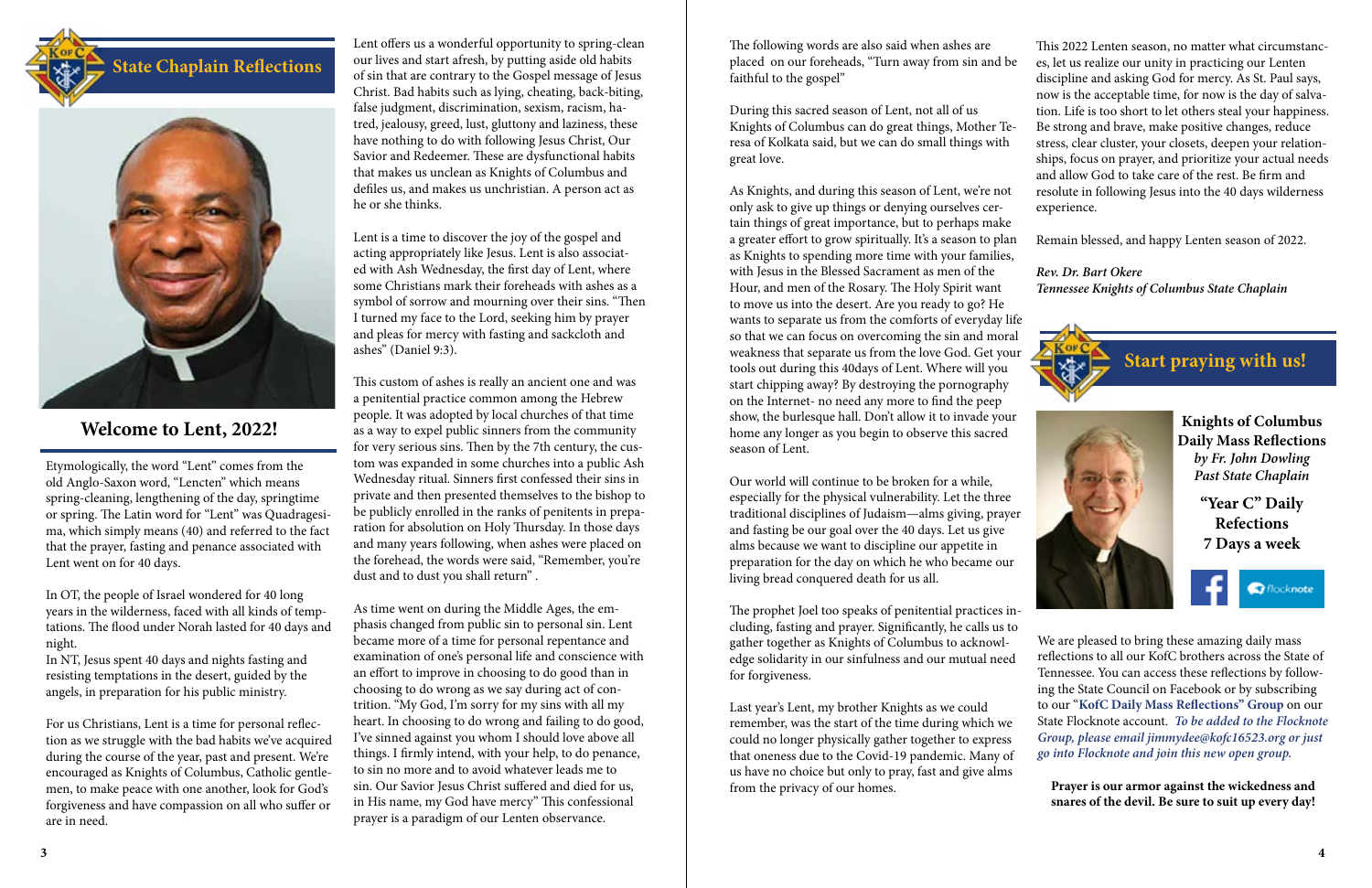#### **Become a Knight**

The story of Father Michael McGivney, founder of the Knights of Columbus, and his contributions through service is a relatively well-kept secret. How has a man beatified to become a Saint flown under the radar and how do we educate our fellow Catholics about this great man? We join the Knights!

Most if not all Catholics have heard of the Knights but how many know who we are? Through informal surveys of family and friends I find few. Simply put, we are brothers in arms that, through our actions, evangelize Catholicism and contribute to our community at-large. Through charity, unity, and fraternity we exemplify the meaning of being Catholic and we defend our faith. Since its inception the Knights of Columbus has been a charitable organization. From its original goal of providing resources for windows and orphans to its more recent role in insurance and retirement planning, the Knights continues to be a leader in community benevolence. Working together as Catholic men we raise funds for: the Right to Life, family and pregnancy services, schools, and food banks to name a few. In addition to our charitable endeavors joining the Knights provides a fraternity for Catholic men to gather in faith and prayer.

The Knights' website is a font of information like no other. It provides a comprehensive history, details of services, training, and extensive material about everything you need to know about our organization. Use the website as a tool to sharpen your message.

As Catholic men and members of the Knights we have a unique responsibility to defend our faith and increase our numbers. Through engagement in the Catholic community and membership drives the organization has grown to more than 16,000 councils with two million members. Although these are impressive numbers, they represent only about 0.45% of eligible Catholic men. As Knights we have a lot of work to do.

Use the Knights printed material. Most material has a QR code that will take the perspective member directly to the online registry.

#### **Increasing Membership**

Each council is required by charter to attempt to increase its membership. An informal quota of five percent is typical, with a minimum of 7% to qualify for the Father McGivney Award. Reaching these numbers is a daunting task for some councils while others meet and exceed them regularly. Why is this the case?

Go through the website and educate yourself. Knowing your product is essential to making a sale.

• Listen to their story to understand how being a Knight will benefit them.

Stay informed of upcoming church events. Most parishes have several functions a year and provide a captive audience.

The Knights of Columbus easily surpasses basic requirements for product sales: packaging, pricing, and durability! Promoting membership should be a breeze!

• Requests opportunities to address church groups.

As membership director I have been fortunate to have the support of a passionate past director and an active online director. Having their support has given me insight into some of the more successful strategies, some of which I will share with you:

#### **Use Available Resources**

• Proudly dress in Knights clothing. The online store offers hats, tee shirts, dress shirts and other apparel. Wearing Knights gear generates inquires.

• Create a prospects list of friends and family. Use the list make 5 contacts a week.

• Encourage other Knights to recruit members.



## **Increasing your Council Membership**



#### **Membership Support Resources**

Dan Brodbeck - Membership Director [membership@kofc-tn.org](mailto:membership%40kofc-tn.org?subject=)

Lonnie Younger – Online Membership [lyounger52@bellsouth.net](mailto:lyounger52%40bellsouth.net%20%20?subject=)

Tim Brown – Retention, New Council Development [timothybrown819@gmail.com](mailto:timothybrown819%40gmail.com%20%20?subject=)

Sal Salvatierra – Hispanic Council Outreach [binarysal@yahoo.com](mailto:binarysal%40yahoo.com%20%20?subject=) 

## **We're here to help!**

#### **Old Fashion Sale Techniques**

• "Success is Dependent on Effort" Sophocles circa 2500 B.C.. Make repeated requests until you recruit. Anecdotally, it takes 35 contacts to recruit a member..

• Follow up. Most sales require 4 follow-up calls to close the deal.

#### **Catholic Gatherings**

• Attend mass. Wear your Knights attire and introduce yourself to fellow church goers.

#### **Membership Drives**

• Organize membership drives with your pastor. Having your priest announce the drive carries a lot of weight.

• Make other Knights' functions membership drives.

The importance of expanding membership in the Knights cannot be overstated. Our church is in trouble. Since 1990 practicing Catholics attending mass has declined 53% and is accelerating with millenniums. The most often reason sited is disagreement with church teachings. Fifty five percent of Catholics believe abortion should be legal; scores more think gay marriage is moral; and transgenderism is an acceptable lifestyle. Becoming a Knight reinforces us as a bulwark against further decline. Let us be a symbol, though our actions and deeds, of what it means to be a Catholic.

*Michael J Pellatt Membership Director of Holy Family Council 15234*

## **Membership (Continued)**

*At the 2022 Tennessee State Mid Year meeting Dan Brodbeck moderated a discussion panel that shared membership best practices. You can view this session by visiting :[https://youtu.be/Skyh5DvRfew](https://youtu.be/Skyh5DvRfew.  )*

#### **About the Author**

Michael J Pellatt serves as the Membership Director for Holy Family Council 15234 in Brentwood, Tennessee. Michael and his wife have four Children. *KofC member since 2021*.



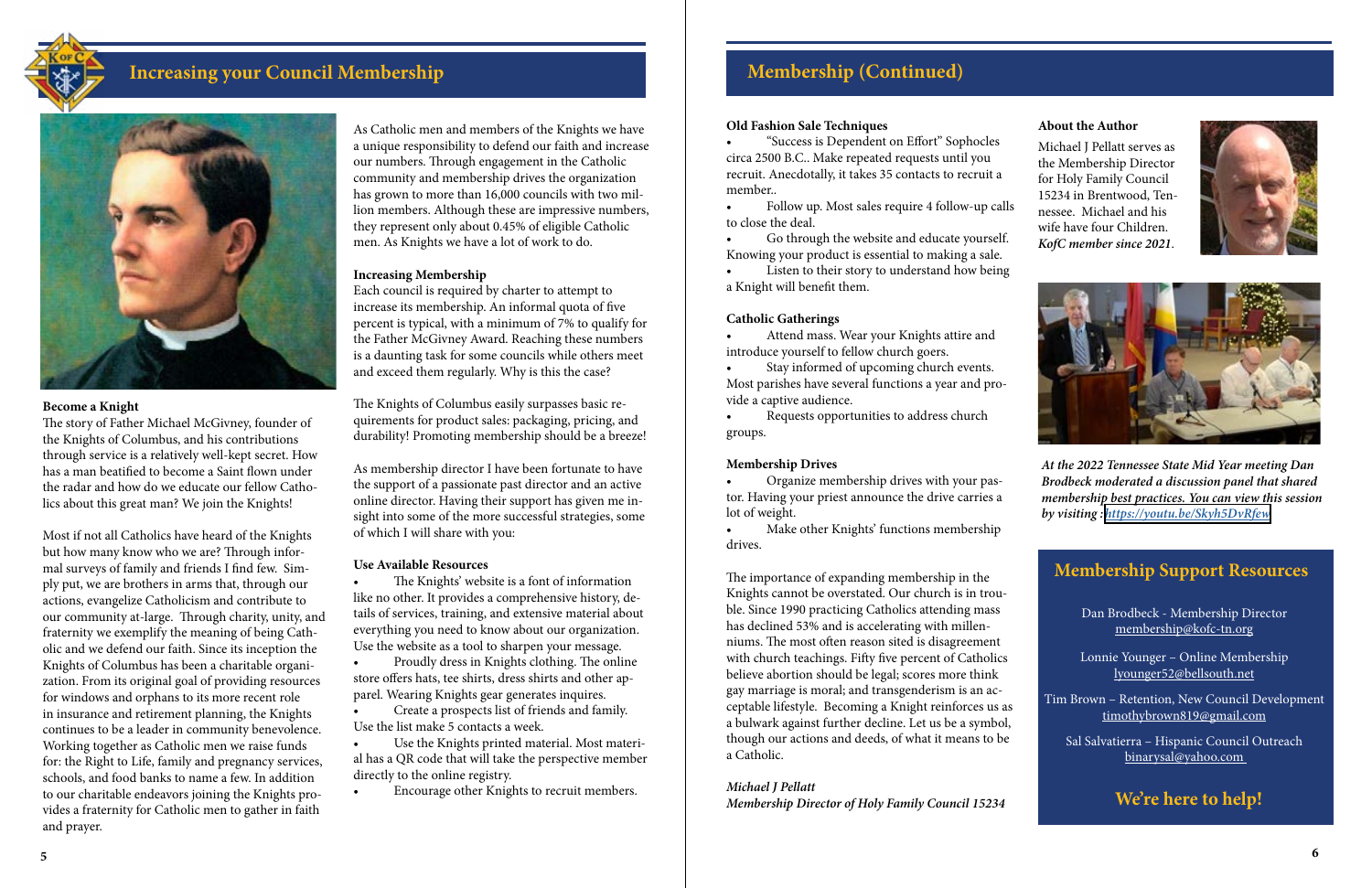

## **The Mysteries of Christ and the Missing Parish Ministry**

#### **The Great Paschal Mystery of Christ**

Over two thousand years ago, Mary Magdalene arrived at the tomb of our crucified Lord and found it empty. There she encounters Jesus who says to her *"…go to my brethren and say to them, I am ascending to my Father and your Father, to my God and your God."* Following His instructions, Mary Magdalene went and said to the disciples, "*I have seen the Lord.*" At this moment in our faith's history, we come to the apex of God's plan for the salvation of His people through the resurrection of his Son, our Lord, Jesus Christ. In this same moment we also receive His instruction to spread the news of this freedom to others.

But what if instead, Mary Magdalen had decided to just keep the news to herself? After all, who on earth would want the responsibility to tell others they had just spoken to our risen Lord just days after his death? But yet Mary did, and as a result the news of God's sacrifice became the foundation of our faith and forever married us to Christ's real presence in our sacraments. So the question now remains, if Mary Magdalene could find the courage to share the news of our risen Lord, why can't we? As followers of Christ, we are all called to join the first disciples and share with the entire world the Good News that Jesus Christ was born, suffered, died, and is risen from the dead so that our sins may be forgiven. This important work must be at the top of our priorities. Brothers we must all go out and spread the news!

#### **The mystery of the missing parish ministry**

If you visit parish websites, or read their weekly bulletins, you will likely find a long list of parish ministries and a vast list of events and activities that each performs during any week throughout the year.

These ministries include but are not limited to music ministries, liturgical ministries, fellowship ministries, faith formation and catechesis ministries, humanitarian aid ministries, administrative ministries, facilities support ministries, and the list could go on and on. But there is one critically important ministry that seems to be missing from just about every parish: an *Evangelization and Discipleship* ministry.

 $K(R)$ 

Compared to other Christian denominations, we must rank near the bottom of the list when it comes to going out into the world to proclaim the Good News of Jesus Christ risen from the grave. Yet without a strong mission of evangelization, Mother Church as we know her will wither up and disappear. The numbers speak for themselves and support the notion that Catholics are falling away from the faith in record numbers. For example, we know that for every one new Catholic who enters the Church today, seven will leave it. Those statistics clearly show that our Church will continue to destabilize unless things change.

#### **So how do we reverse this trend?**

News flash, if you want more people to join your parish, you need to go out into the world and invite them! But why does this simple idea continue to allude most Catholics? Instead, we seem to say, "don't worry, if we build it, they will come!". Sorry to break this news to you but, NO THEY WON'T, not without an invitation. Maybe things worked that way a hundred years ago but not today. Arresting Mother Church's death spiral and reversing our course will be difficult and require all of our help. It will require the laity to fully embrace their vocational responsibility to proclaim their faith and invite others into an intimate relationship with our Lord Jesus Christ.

Don't worry; if the thought of talking about your faith to others scares the daylights out of you, you're not alone. In fact, you can be counted among a majority of Catholics who feel the same way.

#### **Why is evangelization so hard for Catholics?**

Most Catholics appear to be wholly stymied on this topic of sharing their faith with others and inviting them into the Church. For many, when they attempt to open their mouths on the subject, they find that they have no voice and nothing to say. Too many Catholics find that they have no earthly idea how to speak about their faith with others, including their family members. We as a Church lack the confidence and knowledge to share with others what we believe, what our Church teaches, and how living out our faith helps us fully live our lives and survive out in a challenging world. For many Catholics of my generation, the slap on the face by our Bishops during our confirmation was more like a knockout punch rendering us spiritually unconscious.

#### **Indelible marks or just faint smudges of faith?**

Speaking in his role as a Baptist Preacher, the Reverend Jessie Jackson certainly hit the nail on the head with this quote. "*You cannot teach what you do not know. You cannot give energy if you are not on fire on the inside.*" As a cradle Catholic coming of age in the 1970s, I became the victim of mass (and Mass) Catholic confusion in the wake of Vatican II. It seems many bishops and priests of the era did not quite know what to teach the faithful about their faith or properly instruct them on how to practice it for the betterment of their mortal and eternal lives. Bishop Robert Barron even recounts the story of a young priest riding his motorcycle up the nave's center aisle to help make his sermon more spectacular. I can imagine the title of his talk that Sunday, "Jesus is *Leader of the Pack*." My apologies to all of you too young remember the Shangri-Las and their 1965 hit by the same name.

Fortunately, several Bishops and Popes have since grabbed evangelization by the horns. They include Saint Pope John Paul II, Bishop Fulton J Sheen, and Bishop Robert Barron. These great spiritual leaders have made great strides in filling in the gaps of our faith knowledge and by teaching us how to live out our daily lives as priests, prophets, and kings. We now possess wonderful reference tools and highly organized discipleship training materials, thanks to their efforts. It is now up to us to "go back to school" and fill in our missing knowledge. To move forward we acquire the confidence and skills needed to help heal our suffering Church and invite others into a relationship with Christ.

Let us all find the courage of Mary Magdalene and make it our goal to have fully functioning ministries of evangelization and faith formation in every parish. If we do this job well, we will hopefully never have to live through challenging times like these again.

*Jimmy Dee State of Tennessee Director of Evangelization and Formation*

Within many parishes during the sixties and seventies, the familiar smells and bells of our Masses were replaced with tambourines, electric guitars, fancy drum sets, and even liturgical dancers. It was very confusing time in our Church's history.

In cities across the country, the Baltimore Catechism was pushed aside and replaced with weekly children's group therapy sessions about why love is better than war and focused on how "hip" Jesus was because he was "all about the love." I am still not sure how that method of sacramental preparation was meant to help prepare us on how we should practice and defend our faith, but I can say that I was more than ready for a sit-in-style protest should one randomly pop up on my school playground. In the end, these challenging times for our Church left many Catholics uneducated in matters of their faith and left them entirely uninspired to live a life dedicated to Christ and his teachings.

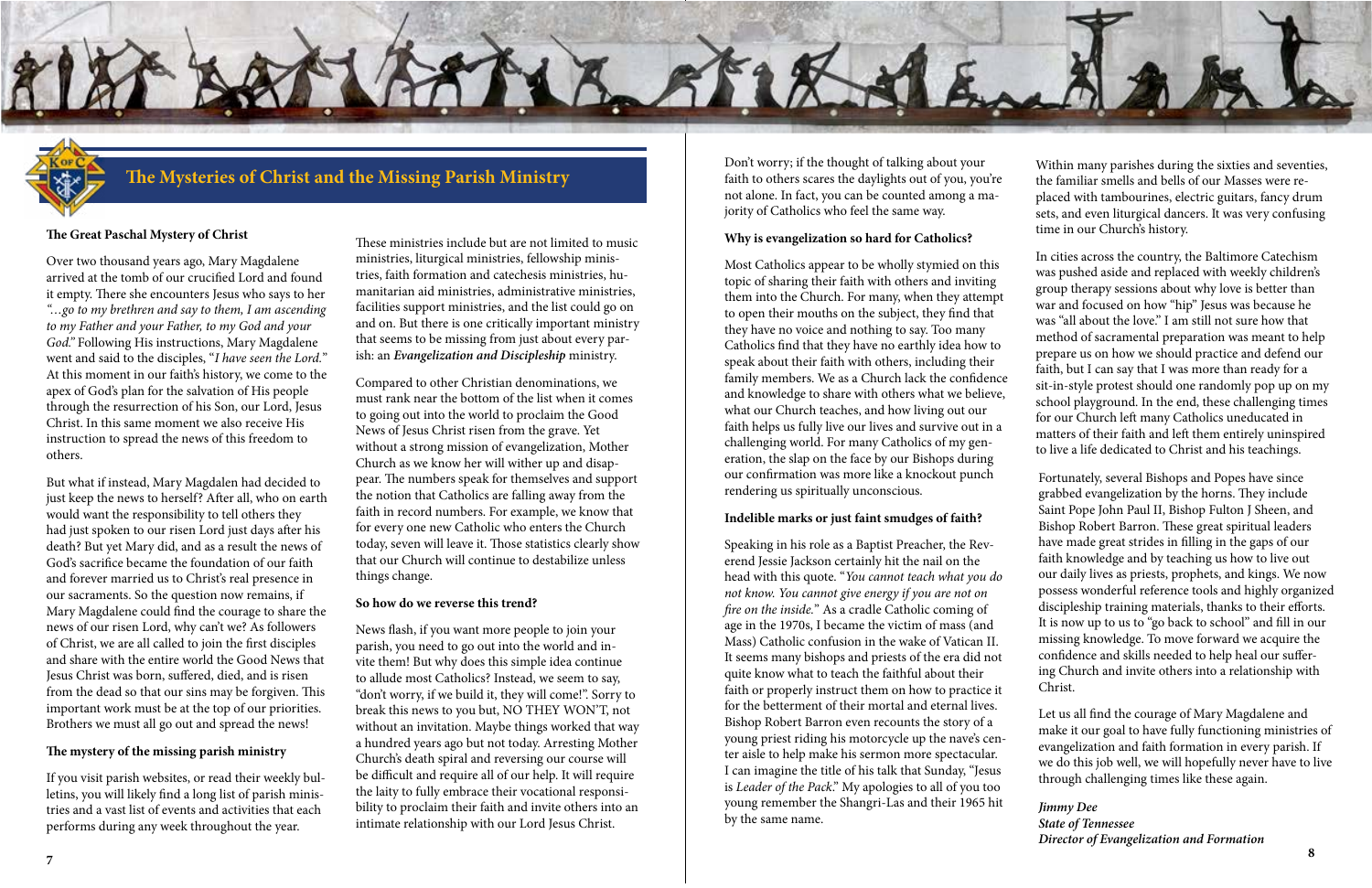What is the point of Lent? Is the Lenten season only to make us reflect on our sinful nature and seek forgiveness? Will we satisfy this need by abstaining from alcohol, meat, chocolate, social media? The church divides Lenten activities into three sections: Prayer, fasting, and alms giving.

The first is prayer. For prayer to be effective we need to slow down. Take time. For all forty days of Lent consider praying:

#### **The Rosary The Divine Chaplet of Mercy The Our Father**

The second is fasting. What is the purpose of fasting? Fasting enhances our hunger and thirst for Christ. Are our deep desires inhibiting our desire for Christ? Our abstinence should make it necessary to ask God for divine assistance in this endeavor.

The third Lenten activity is alms giving. Why does the church include this? The gift of alms expresses our love for the good of others. Traditionally this is focused on assisting the economically poor. This is absolutely necessary, however sharing this focus to include the "spiritually poor" as well might be considered. In conclusion, while our traditional Lenten activities should continue, perhaps asking one question may hone in our purpose: What activities will bring each and every one of us closer to becoming a saint?

*John Hitt State of Tennessee Faith Director*



## **Keeping our Fourth Promise**



As we contemplate this Paschal mystery, let us also reflect on the legacy we will leave as Christian men known as Knights of Columbus.

Through our dedication as Knights, we are afforded the opportunity to fulfill the first three promises in Charity, Unity, and Fraternity and to know that you have a brother knight and field agent in Tennessee standing in the breach on behalf of you and your family to help you address our 4th promise.

Brothers, during Lent, let us reflect on the blessings that have been bestowed upon us as soldiers for Christ and let us enter Easter with renewed vigor in meeting the challenges ahead of us.

May God continue to bless you and your family and

In this Lenten season, as we again prepare ourselves for the death and resurrection of our Lord and Savior, Jesus Christ, let us do so with a renewed understanding of the sacrifices made for our salvation.

the Knights of Columbus! Vivat Jesus! *S.K. Ron Henry Council 16523 Knights of Columbus Field Agent FSCP FICF* Over the last couple of years, due to the challenges of a pandemic, many have experienced a separation of our fellowship in Christ, both physically and spiritually. Let us not become apathetic to the challenges before us but become the beacons of hope and renewal that have been promised us through the sacrifice our Lord made for us many centuries ago. As Knights of Columbus, let us take up the cross as "Men of the Cross" and do not shrink in our duty to God, Family, and Church. Let us leave no man behind, nor their family!



In this place, at this time, we must create a legacy of God's love for us by being the men that Jesus called us to be. Therefore, we must keep our nose to the grindstone! It lies on our shoulders to be the inspiration to bring all men, women, and children back to an active role in strengthening His Living Church.

Over the last couple of years, many have suffered the loss of a friend or family member. Imagine the grief experienced by our Holy Mother and the disciples of our Lord when in the pinnacle of his ministry, he freely offered up himself as a sacrifice for us on Good Friday and fulfilled scripture by rising on the third day, securing us the promise of eternal life. Imagine their fear of not knowing what would happen to them or their family.

As we journey through Lent, are we representative of the four promises Father McGivney envisioned for membership within our Order?

- *1. To help all men grow closer in their relationship with Jesus Christ*
- *2. To provide opportunities for all Catholic men to serve Christ in his Church*
- *3. To provide opportunities for all Catholic men to serve those most in need in their community in the name of Christ*
- *4. To ensure no Catholic family experiences unnecessary financial hardship due to the loss of a primary breadwinner or an underfunded retirement plan*

## **Are we keeping our promises?**

## **Our Lenten Season**

## **Prayer**

## **Fasting**

## **Alms Giving**

## **Our focus is on our faith as we journey toward Easter Sunday**



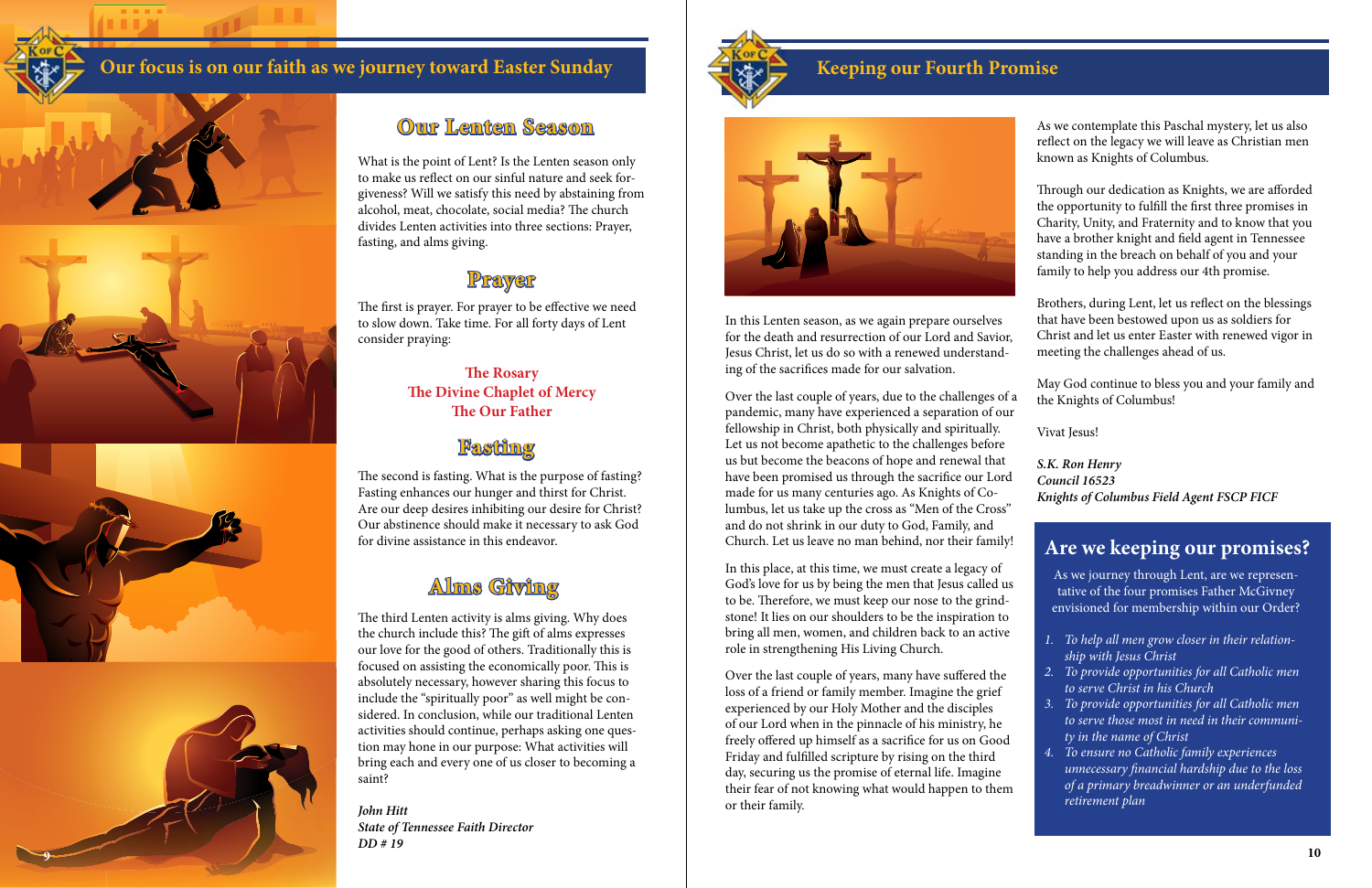

## **Tennessee Evangelization - An Invitation to Serve Christ**



#### **"Knights can help heal our suffering church by building teams of evangelizing disciples within their Councils."**

We must all train and work hard to become the fishers of men Christ asks us to be. Through our baptism and confirmation, we are touched by God's hand and given an indelible mark so that all realms will know us as one of his chosen children. That divine marker forever commits us to the "family business" of helping shepherd the lost home to the Farther.

This work requires us to vocationally prepare for a life in service to Christ our Lord and all those we encounter along the way. Working hand in hand with Our Supreme Council's newly created Division of Evangelization and Faith Formation, we will begin our much-needed specialized training.

On March 17-20, 2022, men from twenty Councils will undergo an intense leadership conference that will help them carry out evangelization missions and discipleship within their Councils. Attendees will participate in a multi-day conference constructed upon the framework of the FOCUS college missionary training curriculum. Over forty Tennessee brothers and key members of our State leadership team will train to become a select group of special forces Knights ready to help build an army of new Knight disciples.

The FOCUS program has given birth to thriving discipleship ministries on college campuses around the country, including Tennessee. Under the coaching, teaching, and leadership of Damien O'Connor, Dr. Jonathan Reyes, and Sean Pott, Tennessee will become the first Jurisdiction in the Order to roll out this new exciting new program.

Please have all the men of your Council and your parish pray for our brothers attending this conference.

To learn more about this new evangelizing discipleship initiative, contact Jimmy Dee, Tennessee Director of Evangelization and Faith Formation at jimmydee@ kofc16523.org









*(Sean Pott – Director of Evangelization and Education Supreme Council)*

Spring approaches. On the cool but warming air of Friday evenings, we again detect the aroma of so many amazing KofC fish fries. The time has arrived again for us to travel with Christ through His passion every Friday night as we pray the stations. That old familiar tug to repent and sin no more is present as we simultaneously strive to look up to Heaven while trying to also look deep into our damaged souls, desiring to shed our pain, fueled by the memory of sin. In short, it is Lent once again. We begin our journey again. Not a journey that leads us into the despair of suffering and sacrifice, but a journey that propels us toward a season of joy that is Easter.

Long ago, I heard an Army chaplain on Easter morning preaching upon the subject of the two Marys of Mark's Gospel who come to the tomb on Sunday morning. They travel together in sorrow, worried about how to roll the stone back so they can anoint Christ's body. In his sermon, what he focused on was the two Marys' lack of focus on the resurrection. How had they forgotten that the Lord had told them that the son of man must suffer, be crucified, and rise again? That seems like something we would not forget, and yet, somehow, they did.

In the end, the chaplain surmised that the error of the Marys was that they had traveled through the passion and allowed that grief-filled struggle to consume them. In short, they chose to be Good Friday people instead of Easter Sunday people. Do we do the same? Do we become too fixated on our grief-filled sorrows to see the resurrection in front of us? Do we linger too long in the memories of our sin with all its pain, disillusionment, and empty promises to keep us from fully embracing God's love and forgiveness?

With that in mind, let us begin this Lenten journey with our eyes only focused on our risen Christ, trusting in Him, knowing that despite ourselves, we will rise in His glory, no longer Good Friday people. Let this hope guide our Councils and us as we move once again toward the Easter Season of Joy! Vivat Jesus!

*Michael McCusker IPSD*

## **Immediate Past State Deputy's Lenten Message**

#### **Join us in this year's pilgrimage of the new St. Joseph Icon**

The State Council has secured two traveling St. Joseph Icons that have begun touring through all three dioceses in Tennessee. We urge you to join the tour by contacting our State Icon Charmian Bill Strebel to arrange an icon tour stop at your parish. If you would like more information on the icon program, email Bill at wgstrebel@comcast.net

## **PATRIS CORDE PRAYER**

Hail, Guardian of the Redeemer, Spouse of the Blessed Virgin Mary. To you God entrusted his only Son; in you Mary placed her trust; with you Christ became man.

Blessed Joseph, to us too, show yourself a father and guide us in the path of life. Obtain for us grace, mercy and courage, and defend us from every evil. Amen.

From the Apostolic Letter of Pope Francis on the 150<sup>th</sup> Anniversary of the Proclamation of St. Joseph as Patron of the Universal Church. Los by the hand of Elizabeth Bergeren. Hand on a denotogity Abroades Solidon Photograph by Graphethado

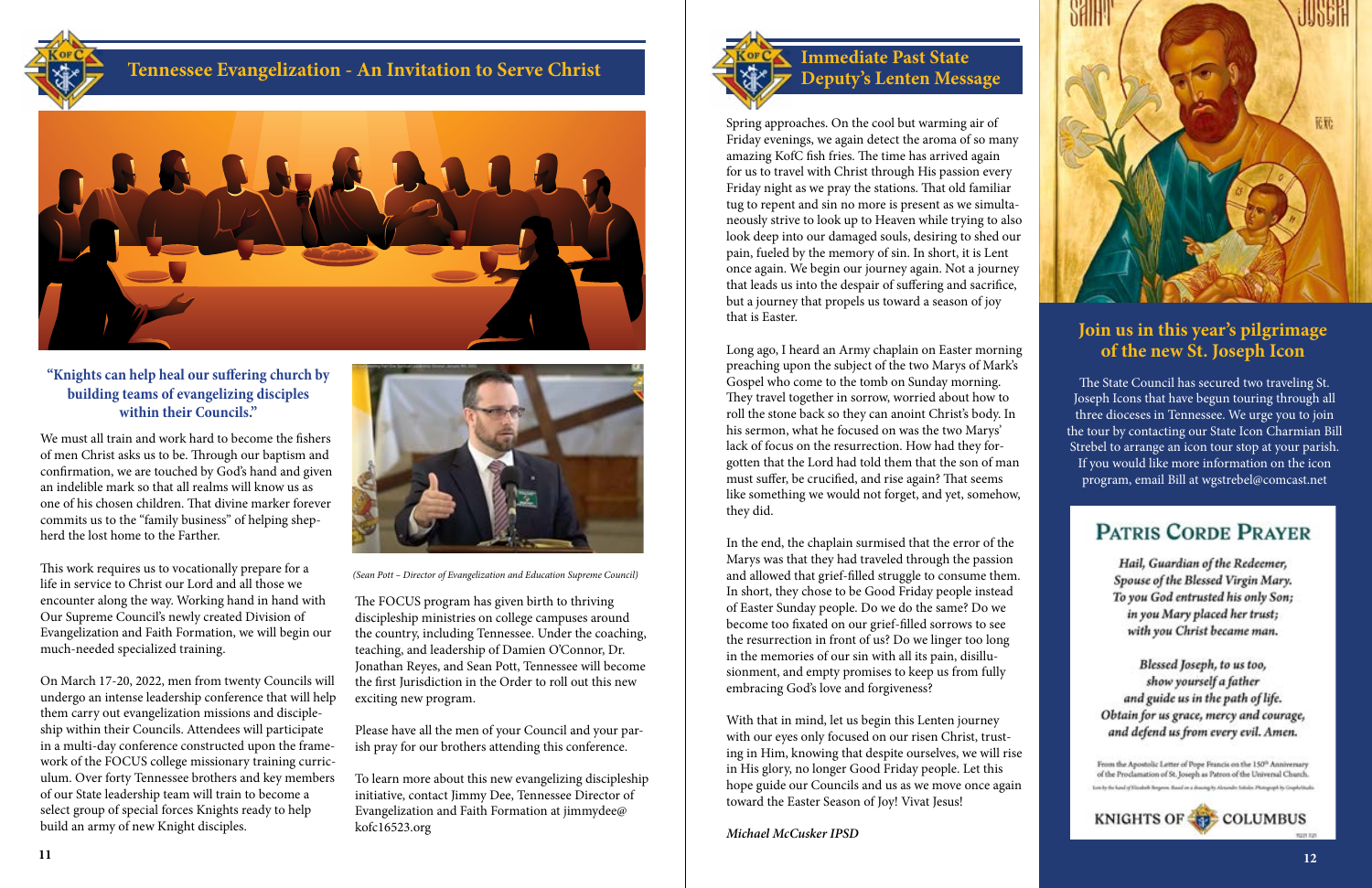## **Supreme Convention is Coming to Nashville in 2022**



It's hard to believe that Lent is here. For me, it is only another reminder of how quickly time is passing and how soon it will be time for the 140th Supreme Convention in Nashville this July 29-August 4, 2022. To date, many have volunteered, but we need so much help in so many areas! It's not too late to volunteer. You can begin the process by clicking this link. [https://reg.kofc-tn.org/2022-supreme-con](https://reg.kofc-tn.org/2022-supreme-convention-volunteer-form/)[vention-volunteer-form/](https://reg.kofc-tn.org/2022-supreme-convention-volunteer-form/)

#### **SPECIAL UPCOMING EVENTS**

**Tennessee State Convention** Cool Springs Marriot Franklin Tennessee. Registration on-line at: [www.kofc-tn.org](http://www.kofc-tn.org)

**Supreme Convention** Gaylord Opryland Resort Nashville, Tennessee Volunteer Registration at: [www.kofc-tn.org](http://www.kofc-tn.org)





**29-30**

**APRIL**



**SAVE THE DATES**

#### **With Lent We Are Reminded: Tempus Fugit!**

The first live (well sort of) state convention in three years is just around the corner. Since the pandemic showed us how to streamline our business portion of the convention, we have been able to eliminate the Sunday business session and accomplish our business Saturday afternoon. This will allow all of the delegates and guests to leisurely depart the hotel after a "breakfast and farewell" Sunday morning.

There are few reminders that need to be passed on to everyone. First, register as soon as possible. We need to keep the Cool Springs Marriott updated with headcounts on a regular basis. If you will be attending in person and need to get a hotel room, make your reservations as soon as possible. Your registration does not include a hotel reservation.

Second, Grand Knights and Program Directors need to submit awards packages as soon as possible, but no later than March 15 to Dave Johnson at programs@ kofc-tn.org. In addition to the award submissions, any resolutions a councils wishes to bring up at the convention need to be submitted to the State Advocate David Zwissler stateadvocate@kofc-tn.org by March 15, as well.

These include congratulatory or recognition resolutions, support or opposition resolutions to positions of the Order or those within our communities, or resolutions to make changes or amendments to the State Council or Supreme Council bylaws.

Third, nominations for State Officer or Supreme Delegate will need to be submitted by April 15 to the State Advocate. Nominations will be distributed to the delegates prior to the convention so there are two ways to make a nomination – recorded audio or video of 3 minutes or less, or in written form of 100 words or less. These requirements are for both State Officer and Supreme Delegate positions. Be sure to include with the nomination the candidate's member number, home council, and either Insurance or Associate member. Nominations over three minutes or 100 words will be cut off at the limit. Nominations can be submitted any time up to the April 15 deadline.

Finally, we are having a Program/Ad book for this convention and ads can be sent to Dave Johnson for inclusion. A form will be sent out through Flocknote and placed on the state website for download. The program will be available both in hard copy and soft copy and distributed to those joining virtually. The program book helps defray some of the additional costs for hosting the convention at the Marriott. We look forward to seeing you in Nashville or Online!



## **2022 State Convention News**

#### *David Zwissler Tennessee State Advocate State Convention Co-Chairman*

Once on the registration page, it will collect your information and then direct you to our SignUp Genius site where you can pick your volunteer shifts. Remember that it's not just you that we need! This is a family fraternal organization. Please invite your spouses, adult children, and fellow parishioners to get involved. There's no better way to recruit new Knights then by them seeing the great work of the Order through the convention.

With our new Supreme Knight, Patrick Kelly, now at the helm, you can expect many exciting changes to the Supreme Convention. I look forward to sharing this information with all of you in the coming months. Vivat Jesus!

*Michael McCusker, IPSD Supreme Convention Chair*





Over the years, Knights all across Tennessee have had the joy and privilege of listening to our brother Mike Wills share the essential lessons and mission of the Order. His polished, thoughtful, and calm demeanor always helps us focus our attention on the importance of our work as servants of Christ and Knights of Columbus. *(...And of course, who among us doesn't look forward to the quiz he always provides us at the end of all his talks to make sure we were all paying attention.*) Please join us in thanking Mike, and of course his wonderful wife Ms. Kathy, for all they have done for our Order, our State ,and our Councils over their many years of service. May God bless you both and Vivat Jesus! (*...And yes Mike, there will be a quiz!*)

Our State, our Order, and our Church are a better place thanks to the many years of hard work and dedication by our brother Mike Wills, Worthy Supreme Director to the Knights of Columbus. This year Mike will retire from his post after serving three terms, and a new Supreme Board Member will be elected to fill his seat at our upcoming 2022 Supreme Convention.